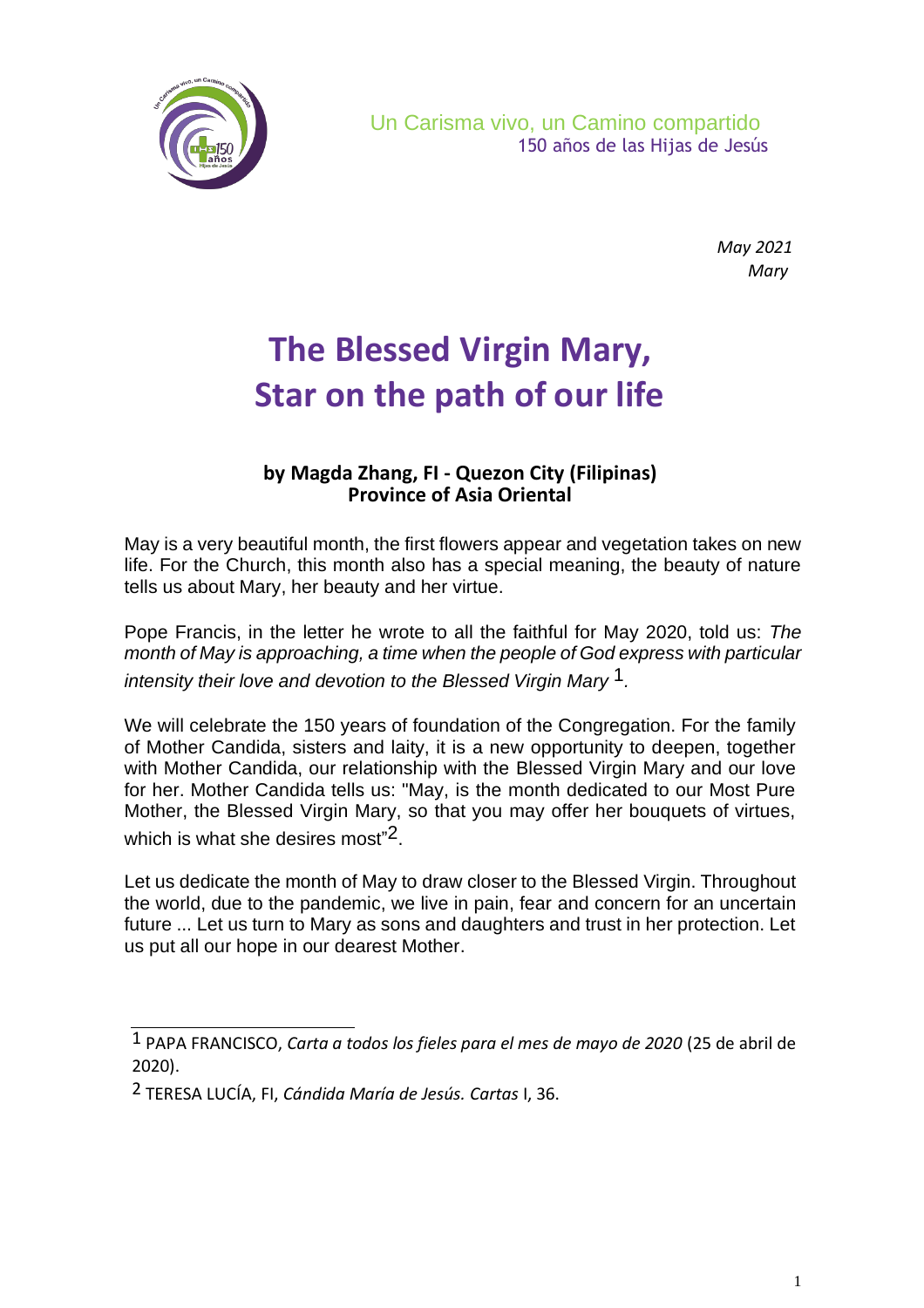

Mother Candida has Mary's constant presence. It can be said that it fills her entire life. The most significant events in her history are interwoven in the life moments of the Blessed Virgin: On May 31, 1845, the Visitation of Mary to Elizabeth, Juana Josefa (Mother Candida) was born; on December 8, 1871, Feast of the Immaculate Conception, the day she founded the Congregation of the Daughters of Jesus; On the same day, December 8, two years later, she professed her first vows; On September 24, 1903, feast of Our Lady of Mercy, she made her perpetual profession. On the other hand, her letters reveal to us her filial love, trust and desire to imitate the Virgin Mary, like a daughter to her mother.

The presence of Mary in Mother Candida had been forged since childhood. "The devotion to the Most Pure Virgin on Saturdays in particular, from about 4 years of age"3. Undoubtedly, the proclamation of the dogma of the Immaculate Conception in 1854 nourished popular devotion to the Immaculate Virgin in the second half of the 19<sup>th</sup> century, which surely influenced Mother Candida, attesting that She was the authentic Foundress.

Father Herranz, SJ, her spiritual guide, counselor, companion of Mo. Candida in the Foundation and in the first years of the Congregation, encouraged and guided her in her love for Our Lady. "The Blessed Virgin helps and strengthens you in all kinds of confusion. You must have faith, courage and great confidence"<sup>4</sup>. On December 8, 1871, Father Herranz, inspired by the Holy Spirit, addressed us these words: "Today the Congregation begins to rise up in the Church, under the protection and tutelage of the Immaculate Virgin ... always having Mary Immaculate as the star along your paths. The name Daughters of Jesus he has conferred on you and the protection of the Blessed Virgin are the guarantee of your hope ... "<sup>5</sup>. Mother Candida and the first Daughters of Jesus never forgot it, the message of Fr. Herranz resounded and continues to resonate strongly in the Congregation, we always consider the Immaculate Virgin as the star along path of our life.

In ancient times, the stars were the 'lamps' that shone in the darkness of the night. The 'morning star' is the last star visible before sunrise, it is the brightest star, it revolves around the sun and reflects its light. It is the star that announces the new day, it shines in the sky, waits for the sun and once it rises, it disappears. The Church invokes Mary as the "morning star."

\_\_\_\_\_\_\_\_\_\_\_\_\_\_\_\_\_\_\_\_\_\_\_\_

<sup>3</sup> MADRE CÁNDIDA, *Apuntes espirituales*, [29].

<sup>4</sup> Carta del P. Herranz a la Madre Fundadora. (Vigo, 14-12-1874).

<sup>5</sup> MARIA DEL CARMEN DE FRIAS TOMERO FI, *Dónde Dios te llame,* pág. 64.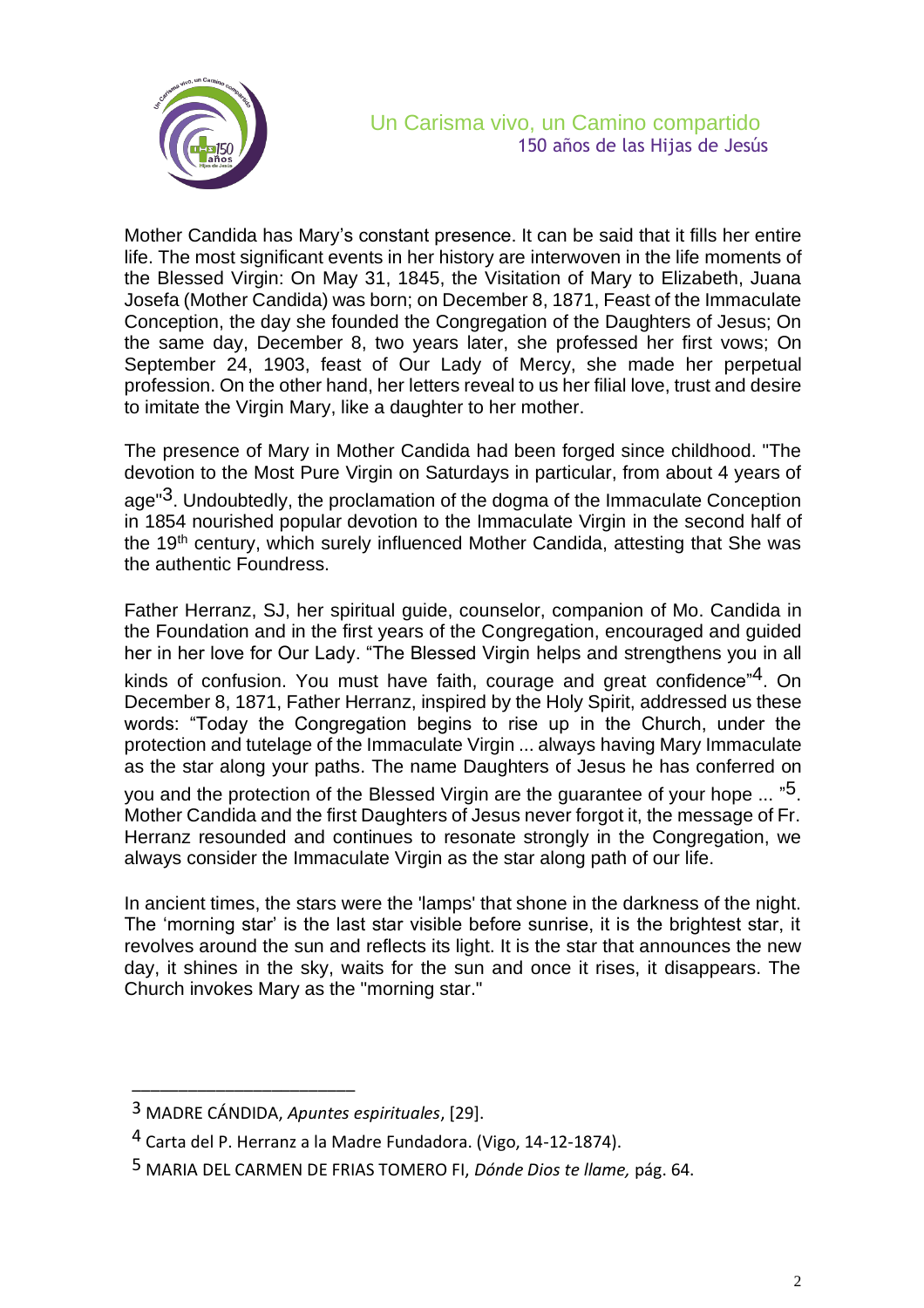

## Un Carisma vivo, un Camino compartido 150 años de las Hijas de Jesús

Mary, the 'morning star' announces to us the arrival of the Lord, the sun that comes and rises from above. In the encyclical Redemptoris Mater, Pope John Paul II told us: *it becomes fully comprehensible that in this present period we wish to turn in a special way to her, the one who in the "night" of the Advent expectation began to shine like a true "Morning Star". For just as this star, together with the "dawn," precedes the rising of the sun, so Mary from the time of her Immaculate Conception preceded the coming of the Savior, the rising of the "Sun of Justice" in the history of the human race.* 6.

Thus, Mary, "the morning star", the brightest, illuminates our path to Jesus. Mother Candida deeply experienced the mediating action of the Blessed Virgin in her relationship with Jesus: "May you have that great trust in Mary Immaculate and may all your acts be presented by Her to Jesus"<sup>7</sup>. "Most Pure Virgin, Mother of God and my Mother, I beg you ..., grant me o grant me the grace of your divine Son so that I may fulfill as perfectly (as possible) what I propose to him, ... for that reason I distrust myself, and I put all my hope in you, my dearest Mother. And you ask your Most Holy Son Jesus to give me his love, his grace and his blessing ..."8.

<sup>6</sup> SAN JUAN PABLO II, Cf. Encíclica *Redemptoris Mater* 3, (25 de marzo de

<sup>7</sup> TERESA LUCÍA, FI, *Cándida María de Jesús. Cartas* II, 418. 1987).

<sup>8</sup> MADRE CÁNDIDA, *Apuntes espirituales*, [19].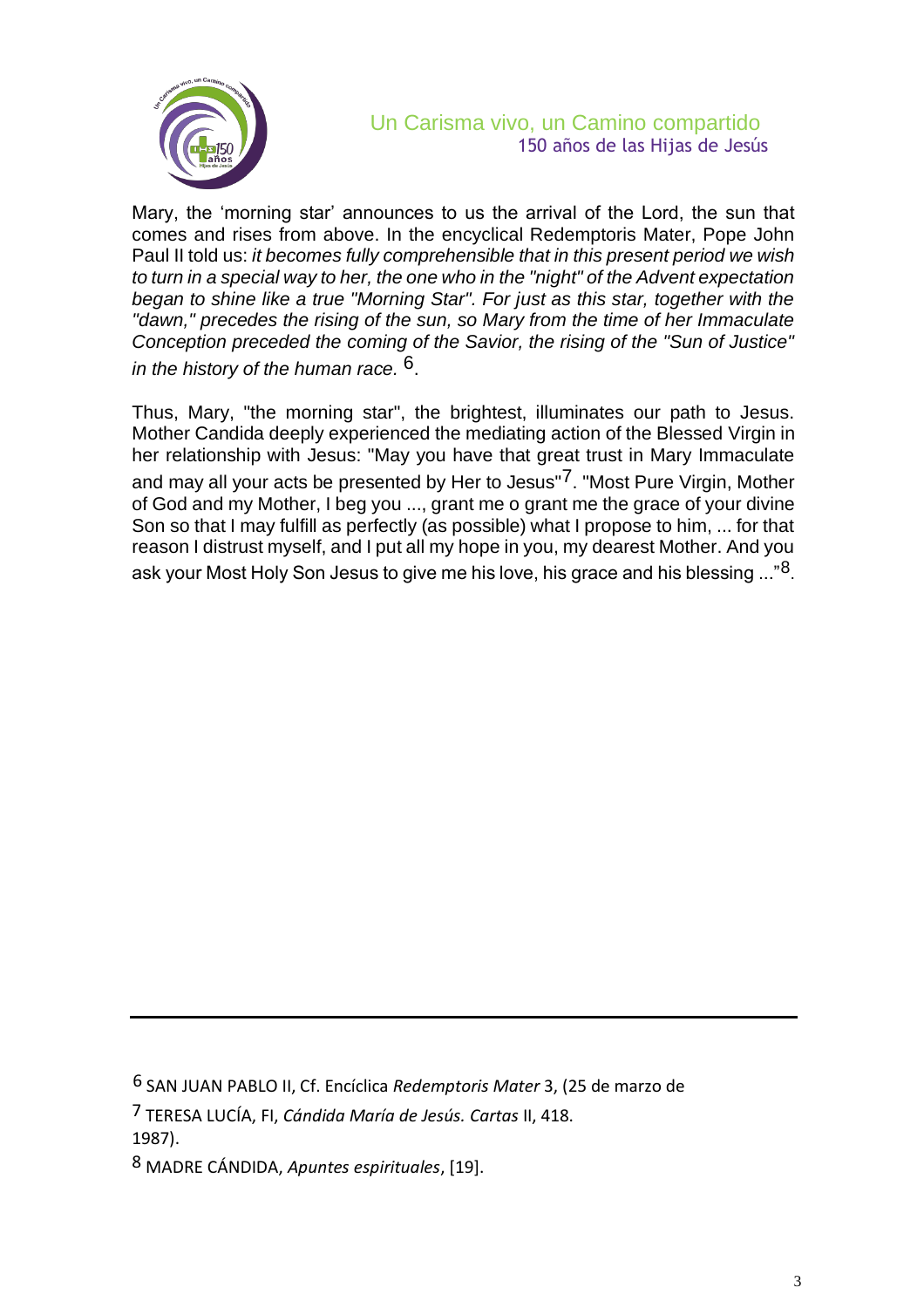

The Blessed Virgin is also the star that guides us towards identification with Jesus, helping us to be true Daughters of Jesus, as Mother Candida often expresses: "May she shelter us under her maternal mantle and give us a share in her virtues, through which we may become true Daughters of Jesus, and work hard for His glory and the good of souls, ..."  $9$ . May Mary enlighten us with her humility, obedience and trust in God and help us to become daughters and disciples of Jesus, so that, as members of the family of Mother Candida, we do not lose our way but rather to walk towards the true light: Jesus Christ.

We can ask ourselves how do we live the relationship with the Blessed Virgin Mary? When we are disoriented or in the 'dark night', which star do we follow? Do we seek, like Mother Candida, the light and protection of Mary to get out of trouble? Or do we look for "… dazzling stars, which arouse strong emotions, but which do not point the way? So, it is with success, money, career, honors and pleasures when these become our life. They are meteors: they blaze momentarily, but then quickly burn out and their brilliance fades."  $^{10}$ 

Mother Cándida wishes that her daughters, in the face of difficulty, "have recourse immediately to Mary, our Most Pure Mother, and shelter under her maternal mantle, ..." <sup>11</sup> and express love and trust to her, "be firm in your devotion to the most Blessed Virgin, and have recourse to her continually, for you will find help for all your needs in her powerful and motherly protection. As a good mother, she will never abandon you but will present your supplications to Jesus..." 12.

\_\_\_\_\_\_\_\_\_\_\_\_\_\_\_\_\_\_\_\_\_\_\_\_\_\_\_\_\_ 9 TERESA LUCÍA, FI, *Cándida María de Jesús. Cartas* II, 471.

<sup>10</sup> PAPA FRANCISCO, *Homilía en la Epifanía del Señor.* (6 de enero de 2018).

<sup>11</sup> TERESA LUCÍA, FI, *Cándida María de Jesús. Cartas* II, 459.

<sup>12</sup> TERESA LUCÍA, FI, *Cándida María de Jesús. Cartas* II, 419